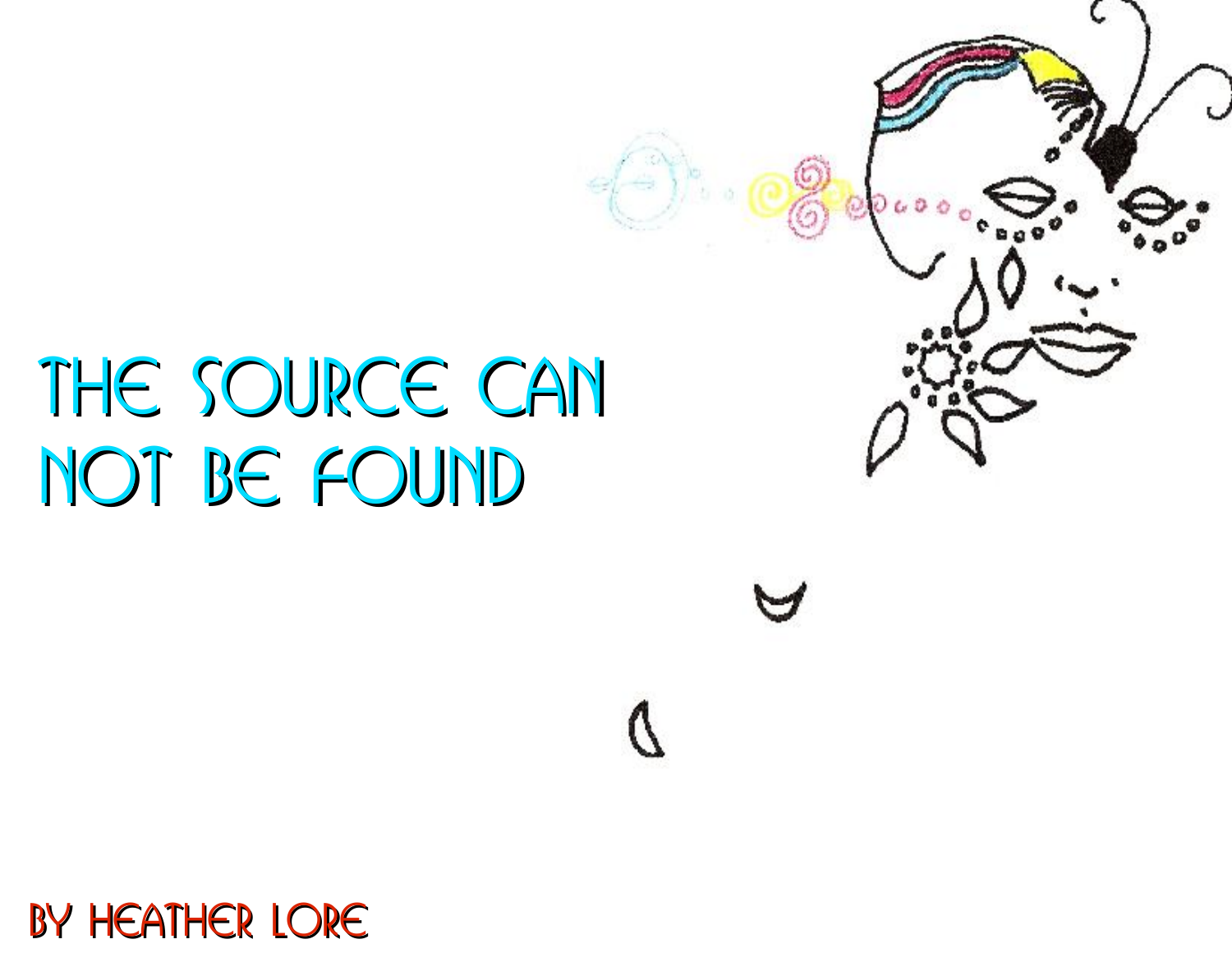## For my twin brother Heath, and for me.

*The Source Can Not Be Found* © 2007 Heather L. Lore

This work is licensed under the Creative Commons Attribution-NonCommercial-NoDerivs 2.5 License. To view a copy of this license, visit <http://creativecommons.org/licenses/by-nc-nd/2.5/> or send a letter to Creative Commons, 543 Howard Street, 5th Floor, San Francisco, California, 94105, USA.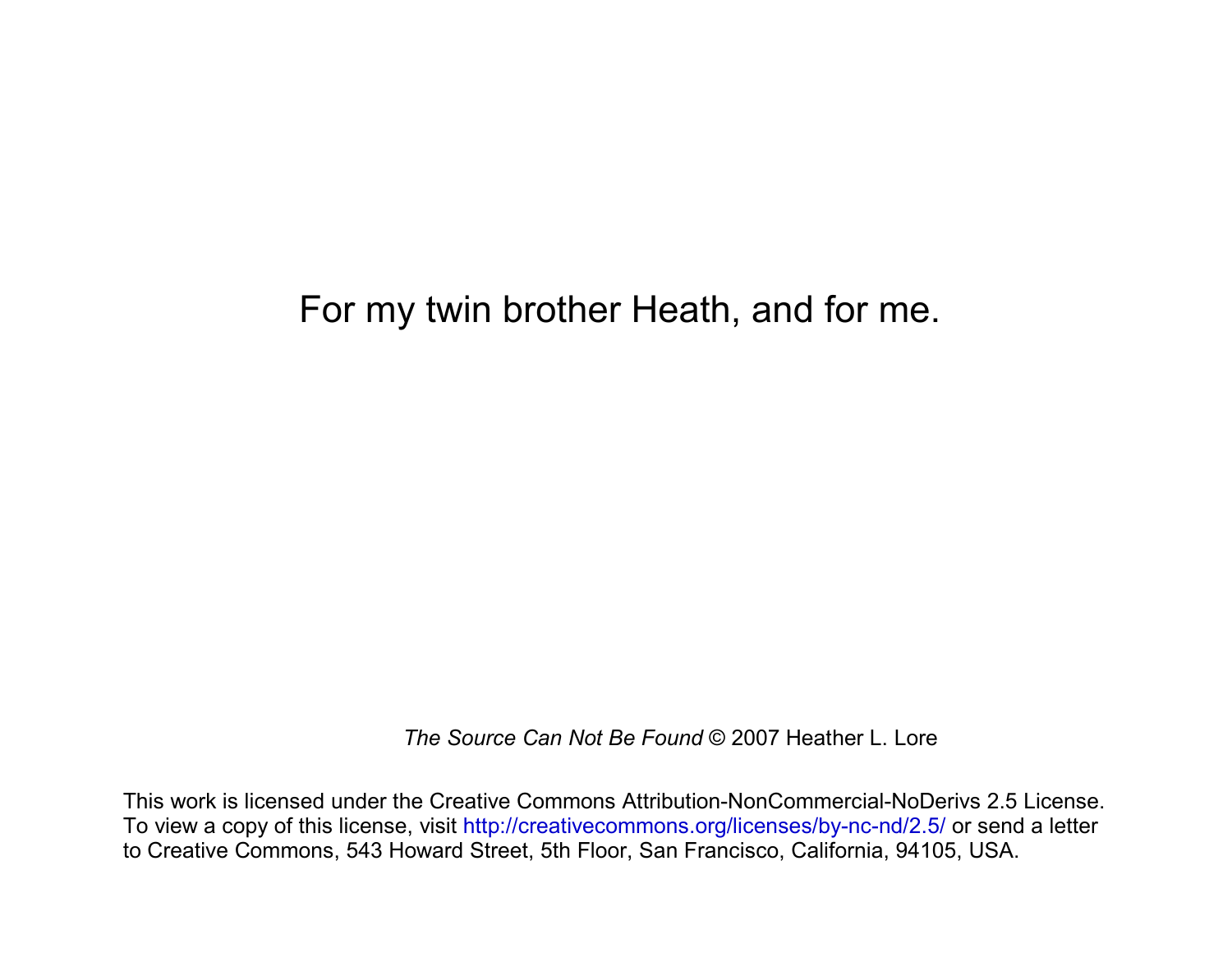## THE SOURCE CAN NOT BE FOUND

by Heather Lore A collection of illustrated prose



<http://www.skyegg.com/>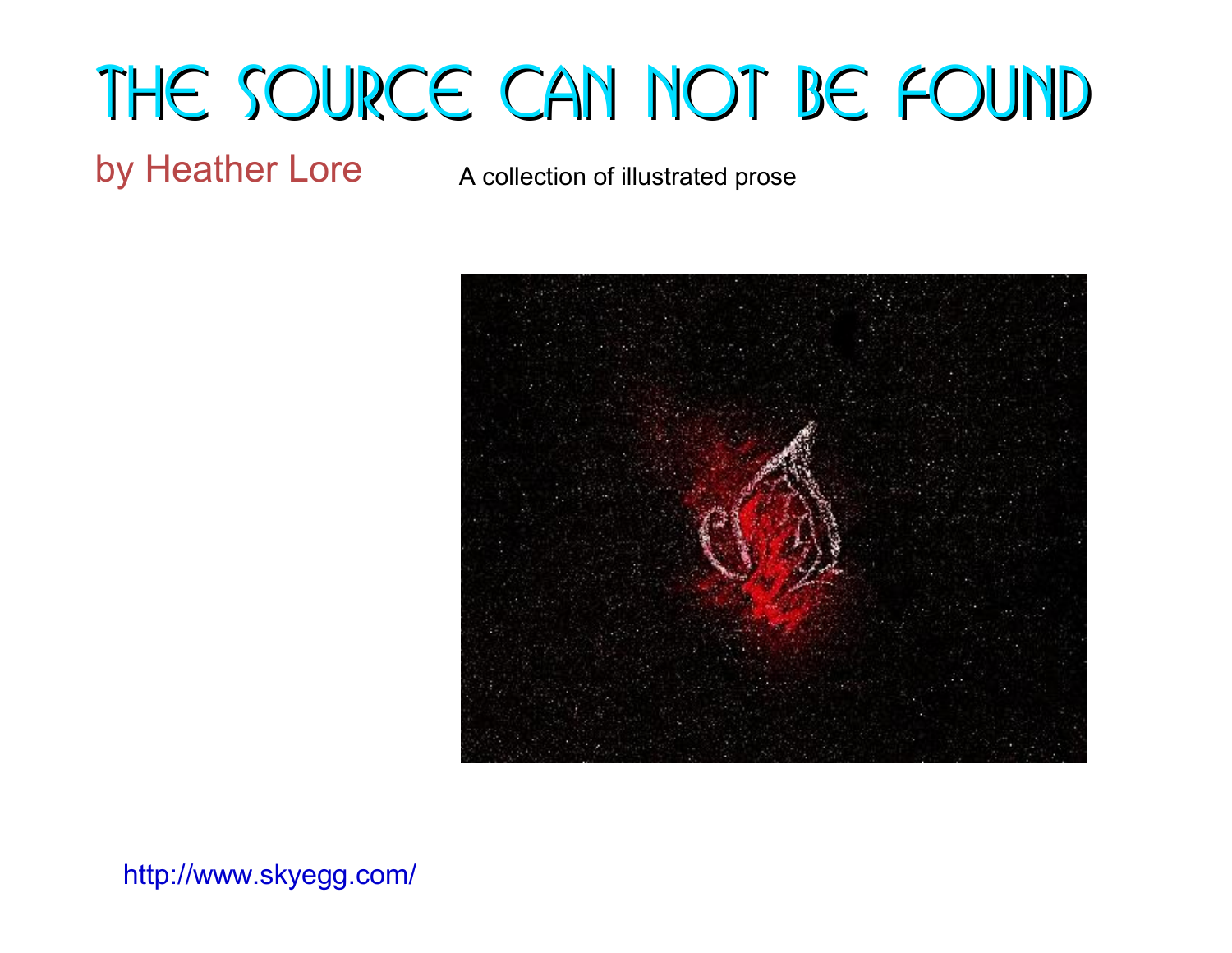"Mommy, I wrote a story. Do you want to hear it?

*Will I be able? Will I allow myself this?*

"Maybe later, after you finish your homework. You need to get serious about school. You're a big girl now. Your teacher expects you to read books."

*My words have no meaning. Your voice is everything I always wanted...*

"Why can't I just write my own stories and read them?"

*I would spare you from what I see coming.*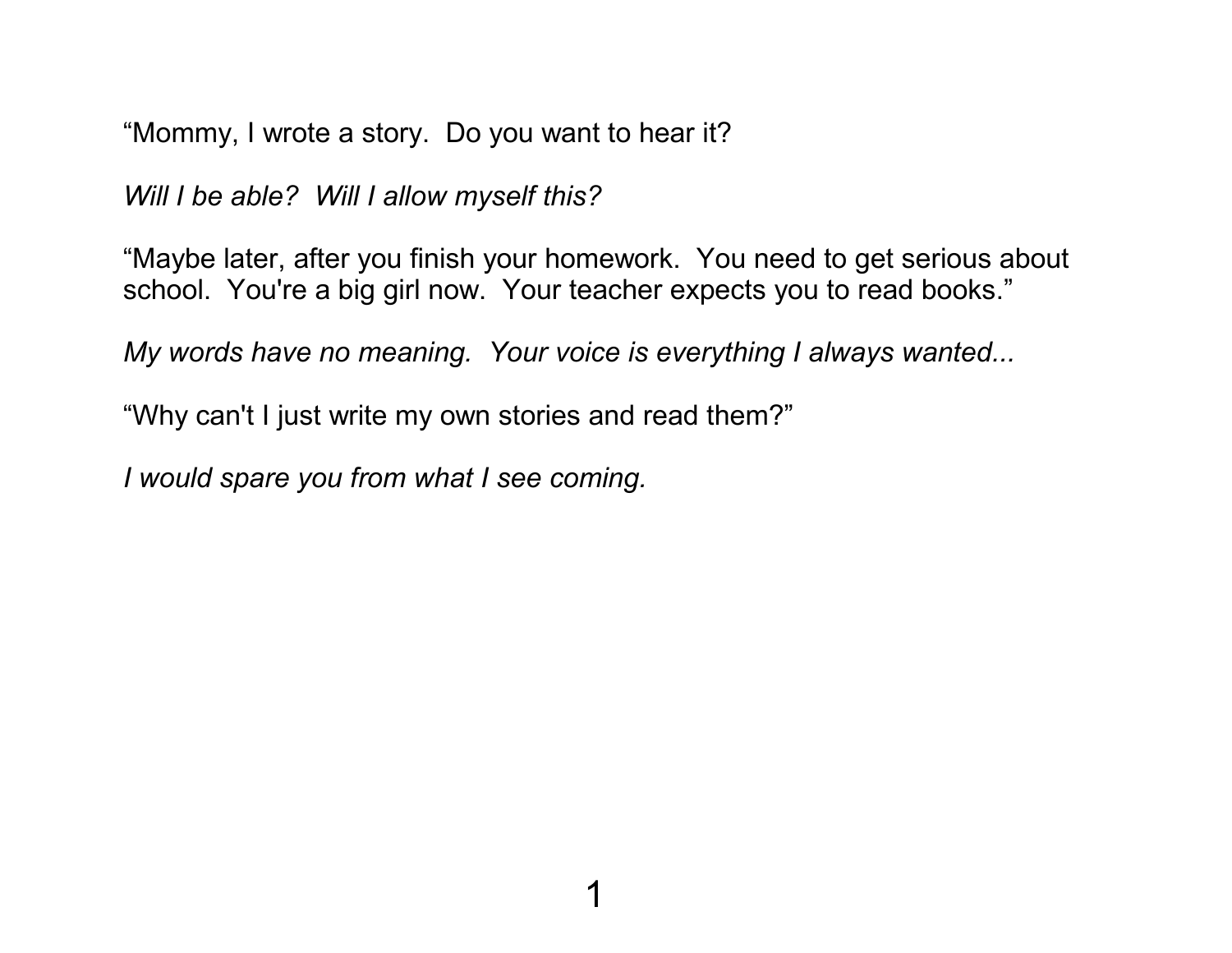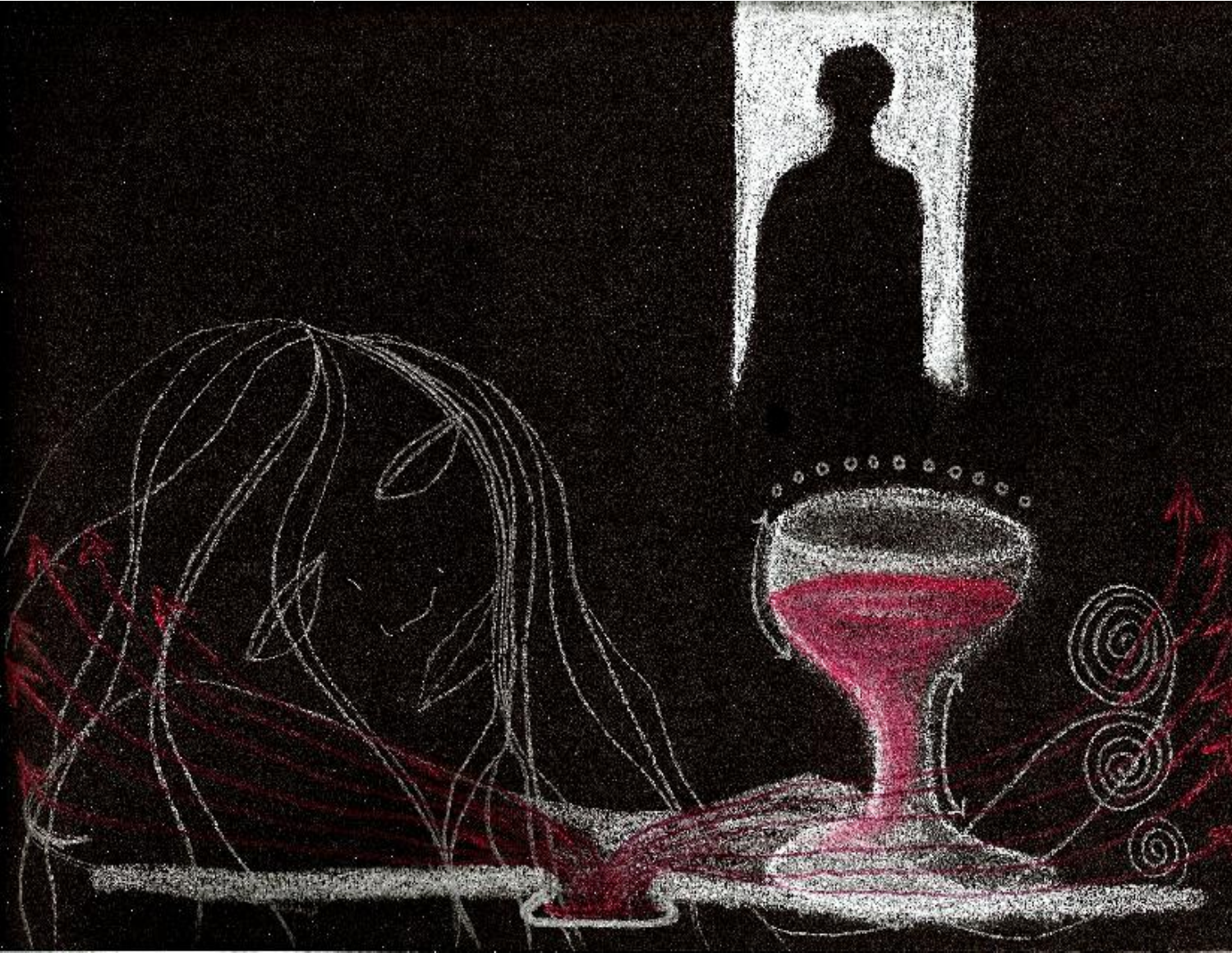"You won't get school credit for your own stories. You learn things in school beyond the thoughts in your own head. That's what the books contain—other people's thoughts."

*Can't you see my scars?*

"Yes, But what if I get so many other people's thoughts in my head that I don't have room for my own thoughts?"

*There is no reason to do this to anyone.*

"You go to school to learn to read other people's thoughts. Those thoughts are in books, so you have to read the books. It's the way it's done."

*Nothing is worth the pain of a living death.*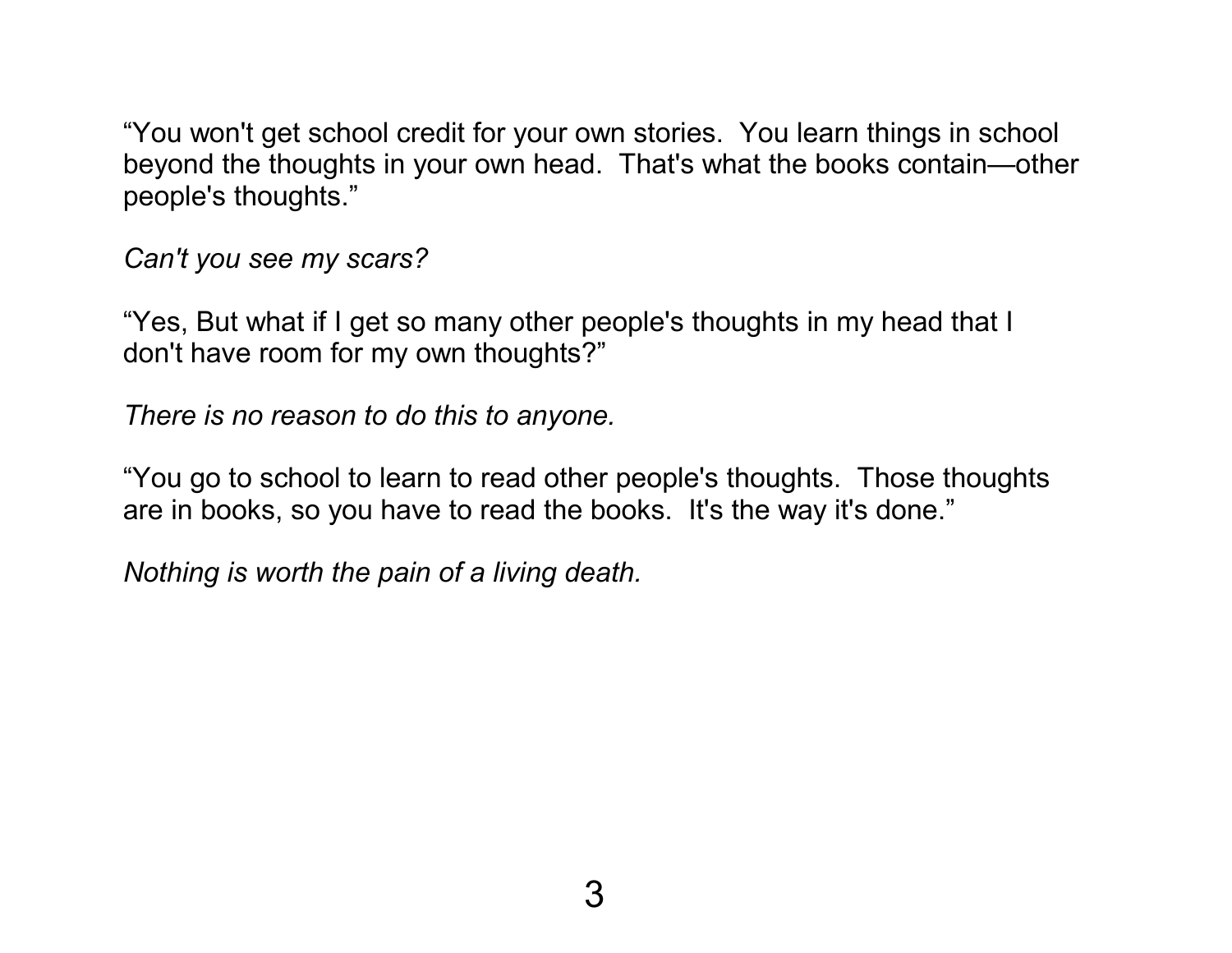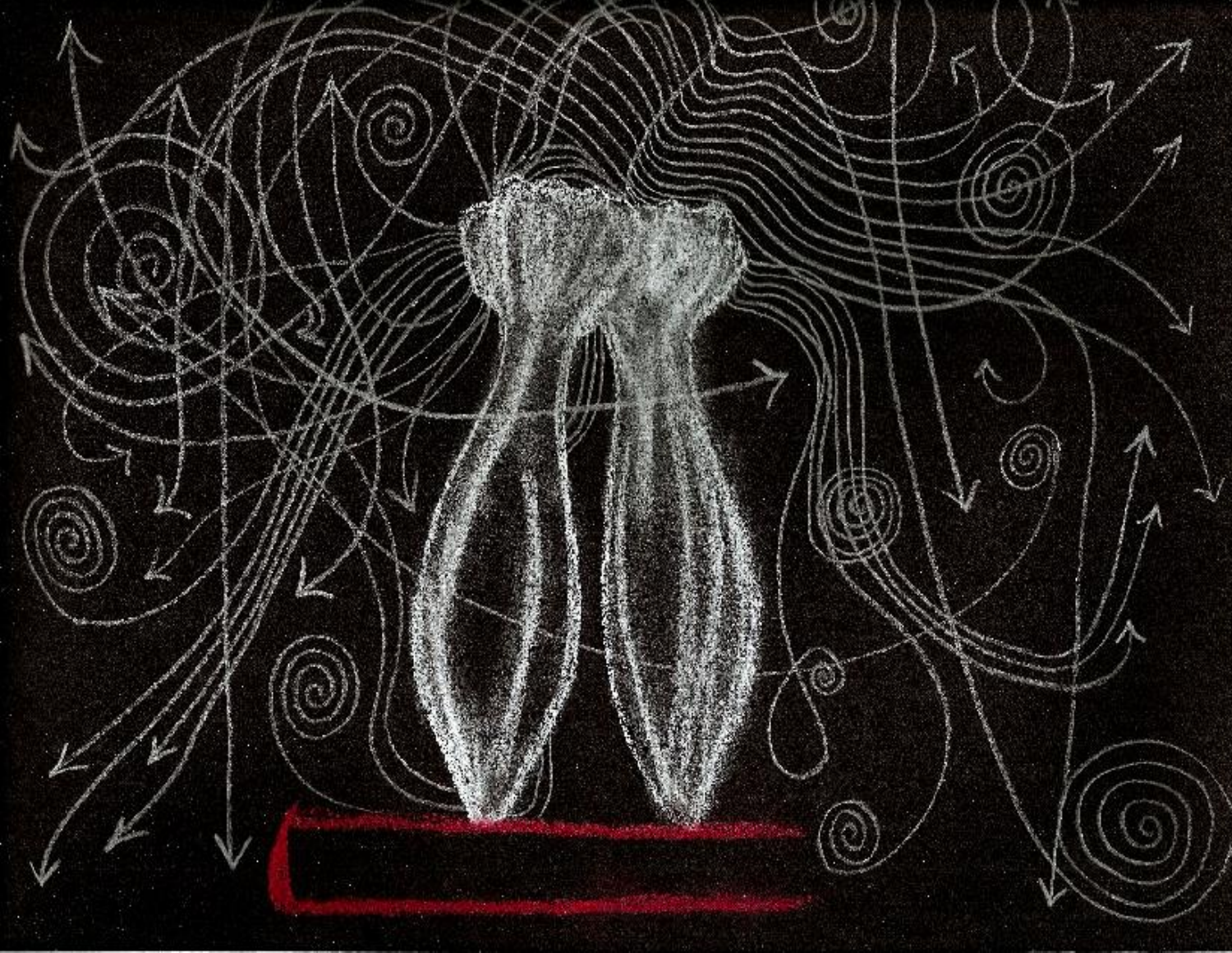And so she went to school and she read a great many books containing the thoughts of a great many people.

*Pretend this was what I wanted.*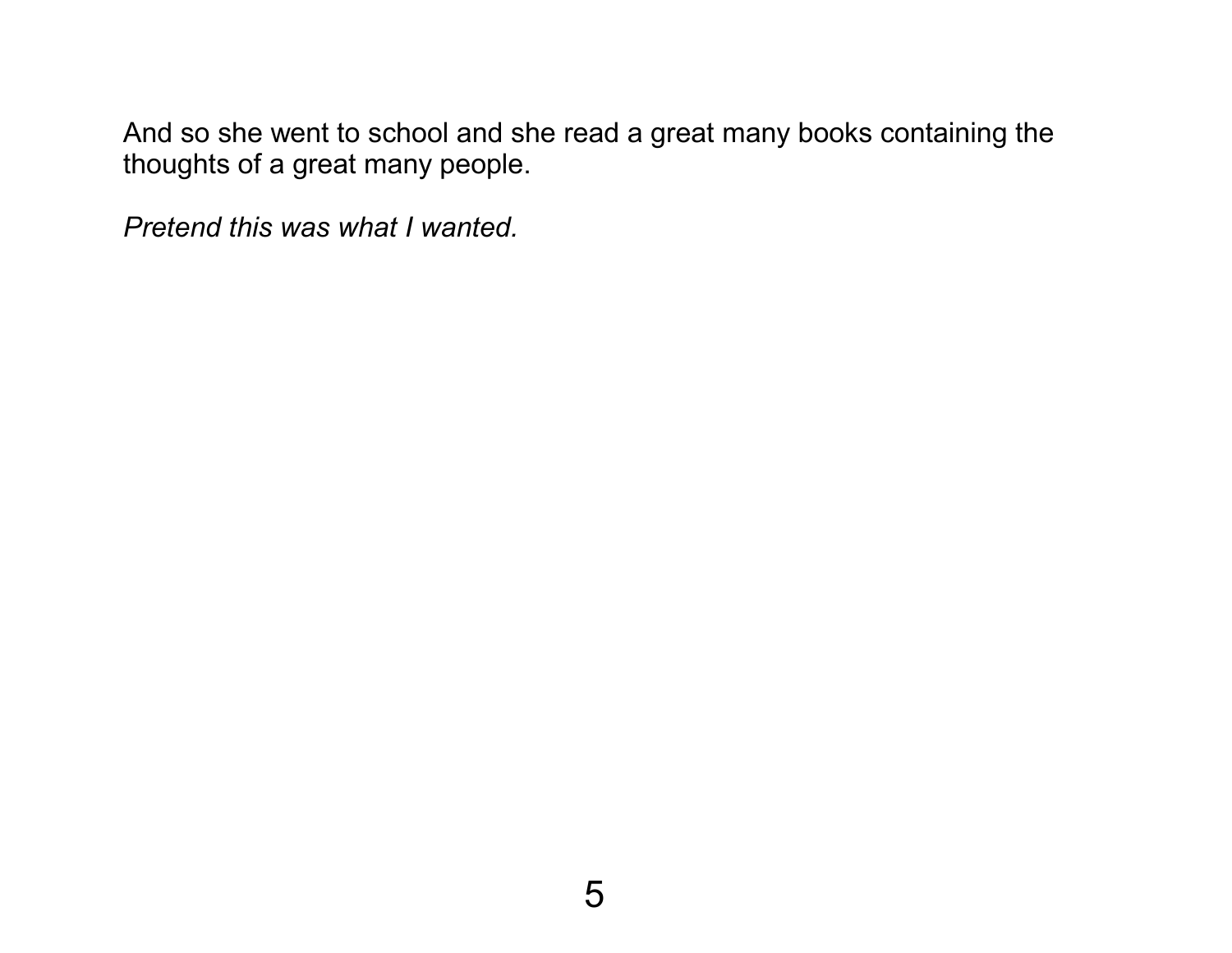



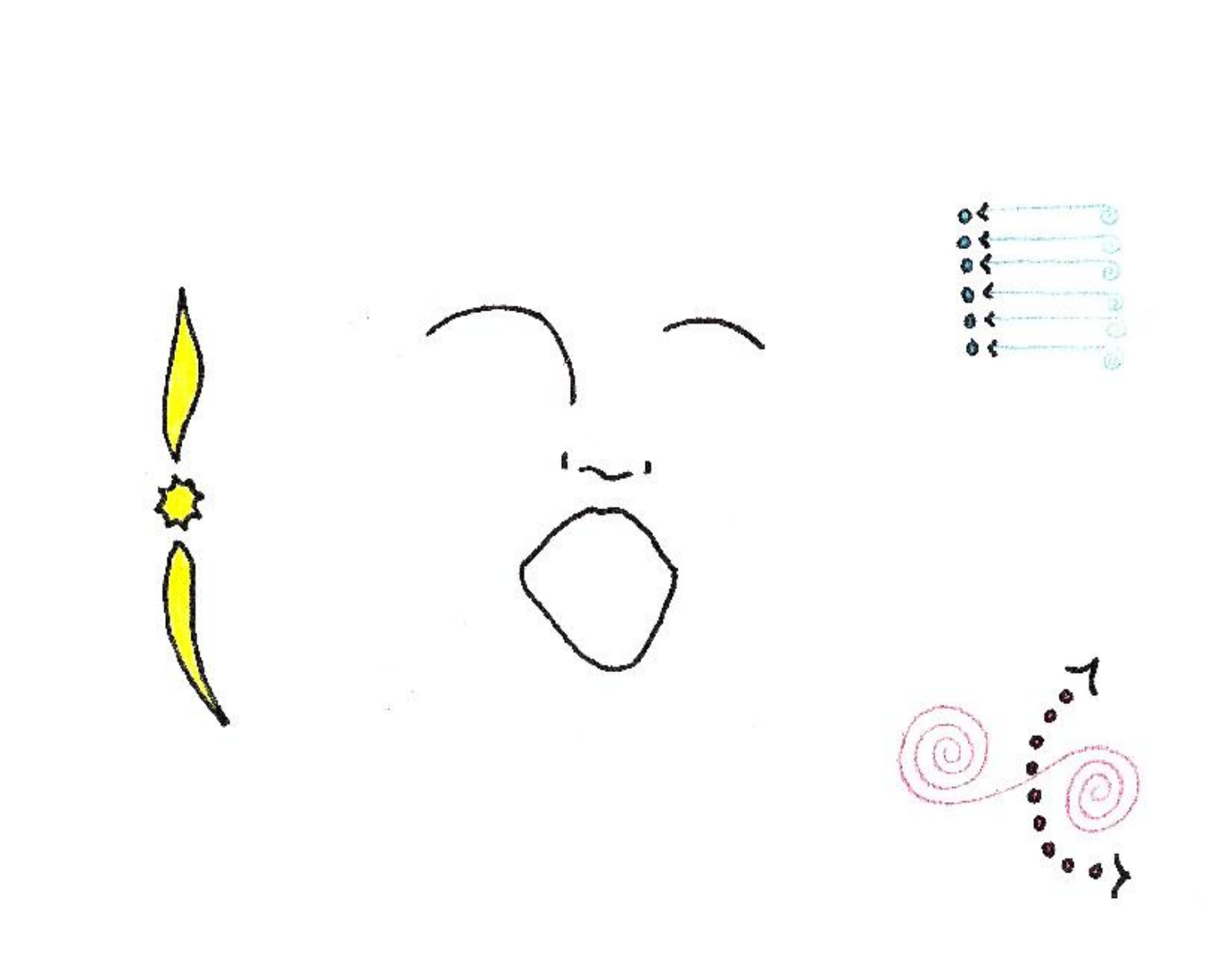And once her head was filled with the thoughts of the human race, she found that her own thoughts were lost among them. Sort of mixed up inside her head.

*This wasn't what I wanted even for myself.*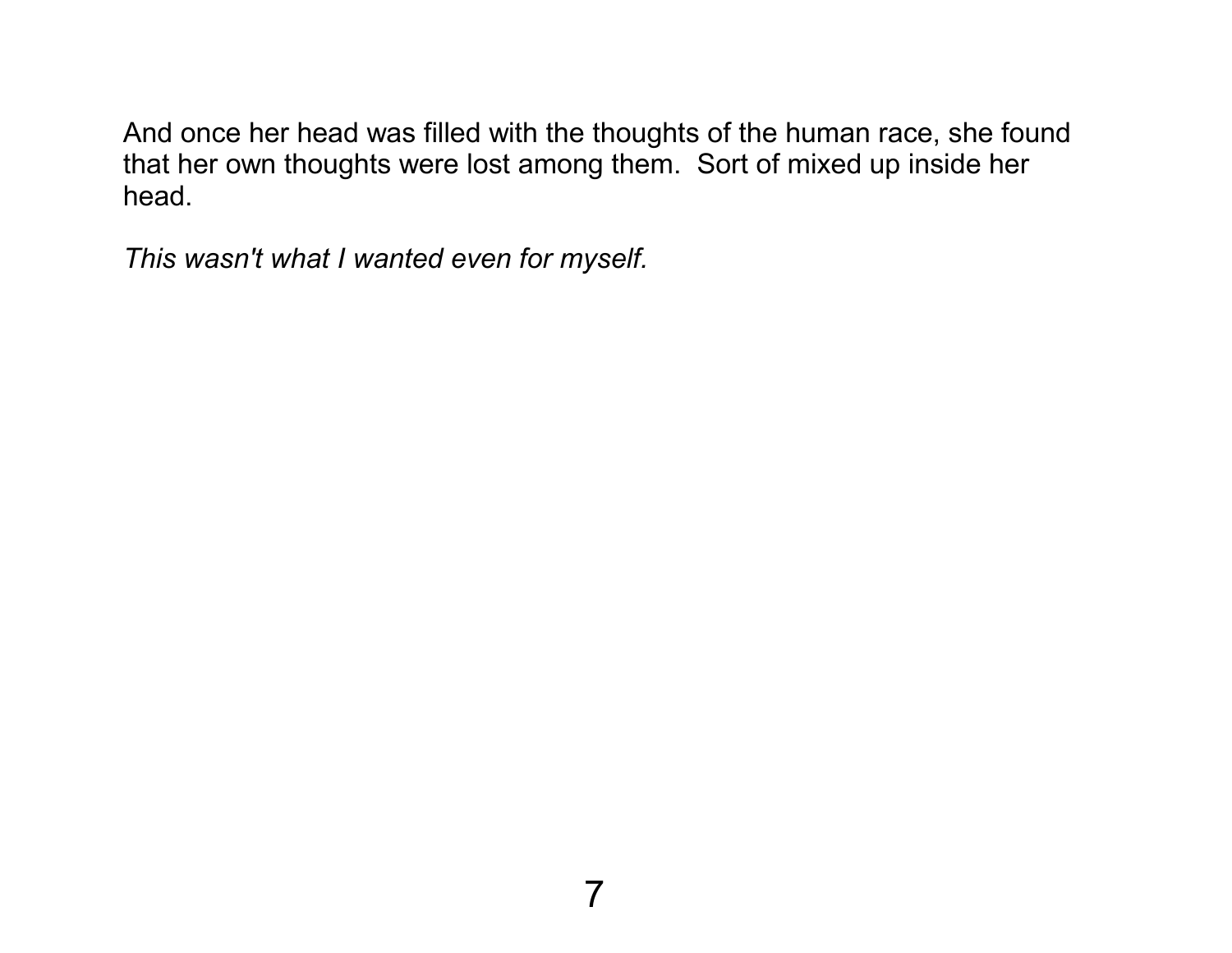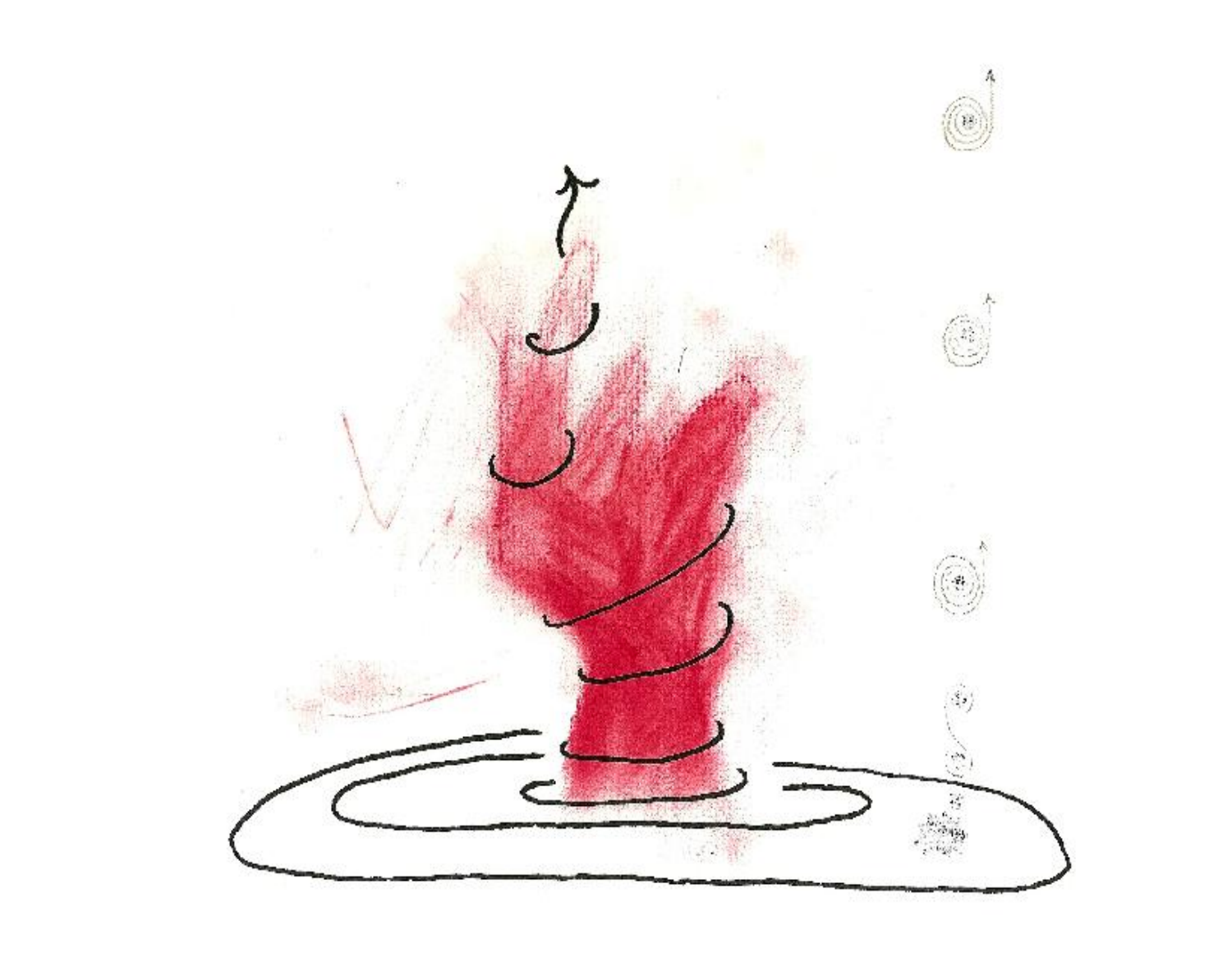Sometimes she felt particularly passionate about something and even told herself so yet her passion was seasoned with experiences which were not her own and peppered with phrases which while clever or at times even funny were not original to her or at least the thoughts might not have been her own. It became so hard to tell the difference.

*I can hear you.*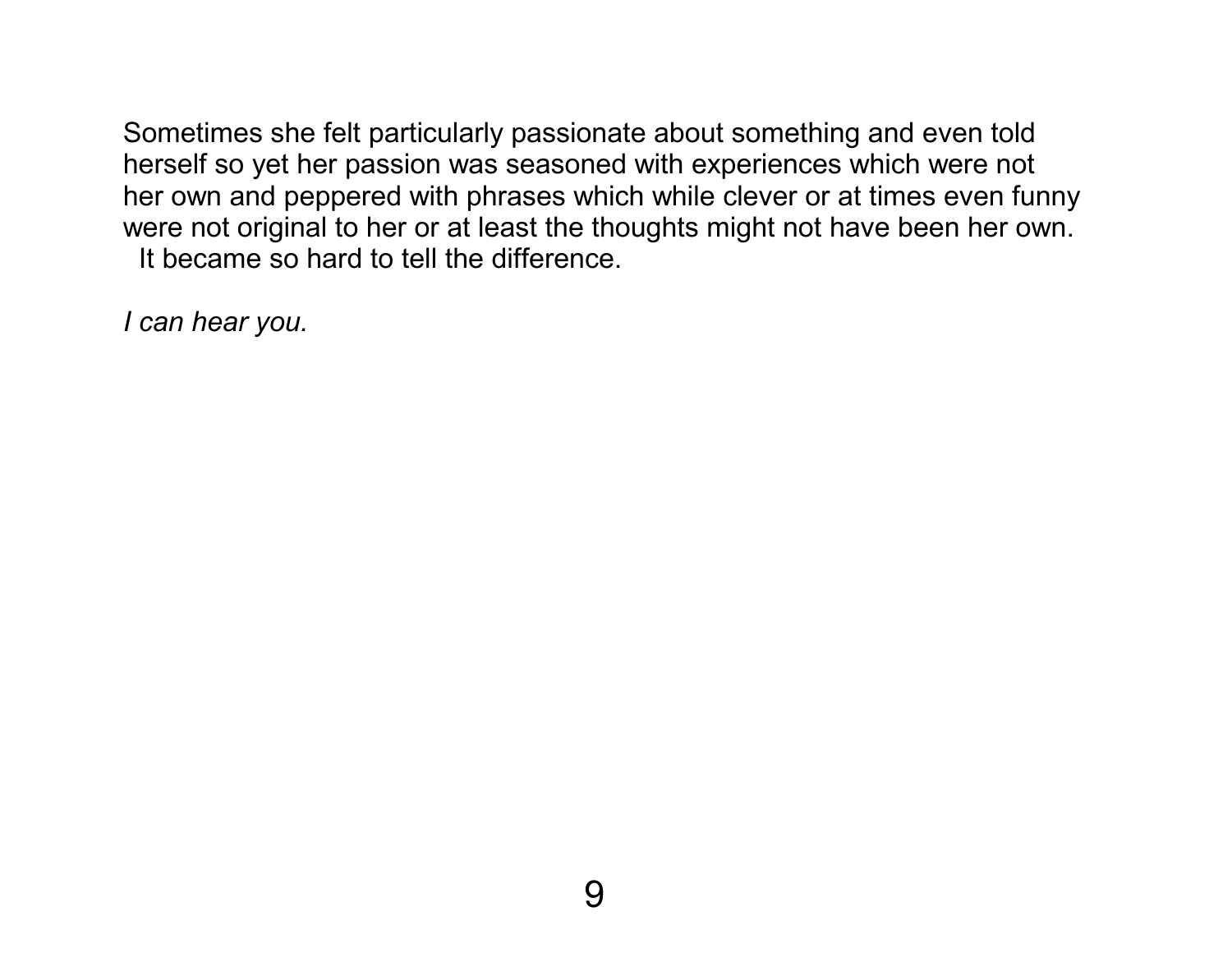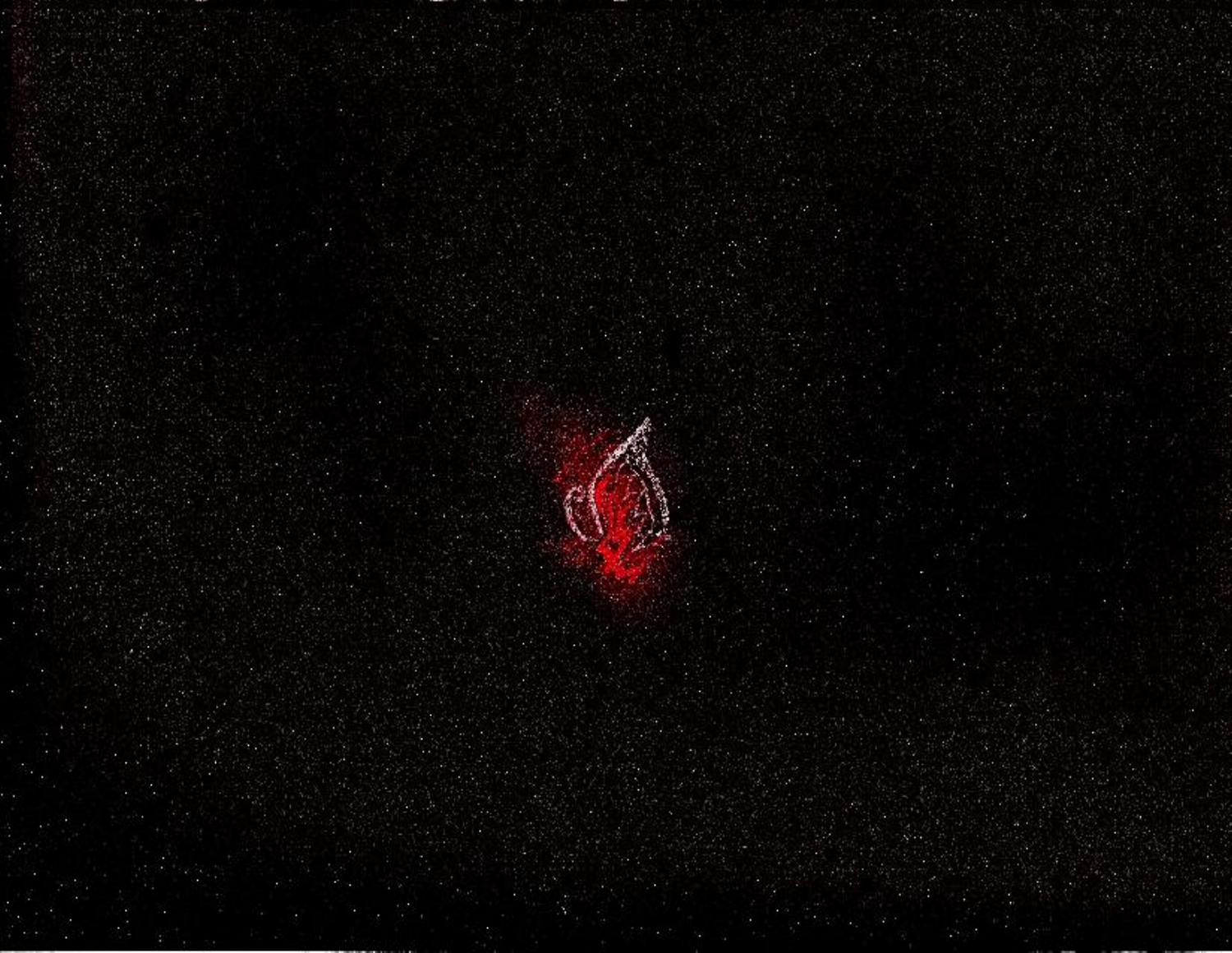Though where the part of her thoughts that was original to her had gone was a mystery about which she hadn't a clue.

*I refuse to lose you to this lie!*

Still, because she had lots of books around her from which to collect thoughts she didn't depend upon generating her own. She made her way in the world by filling her head with other people's thoughts and was rewarded greatly for doing so.

*I forsake all for you.*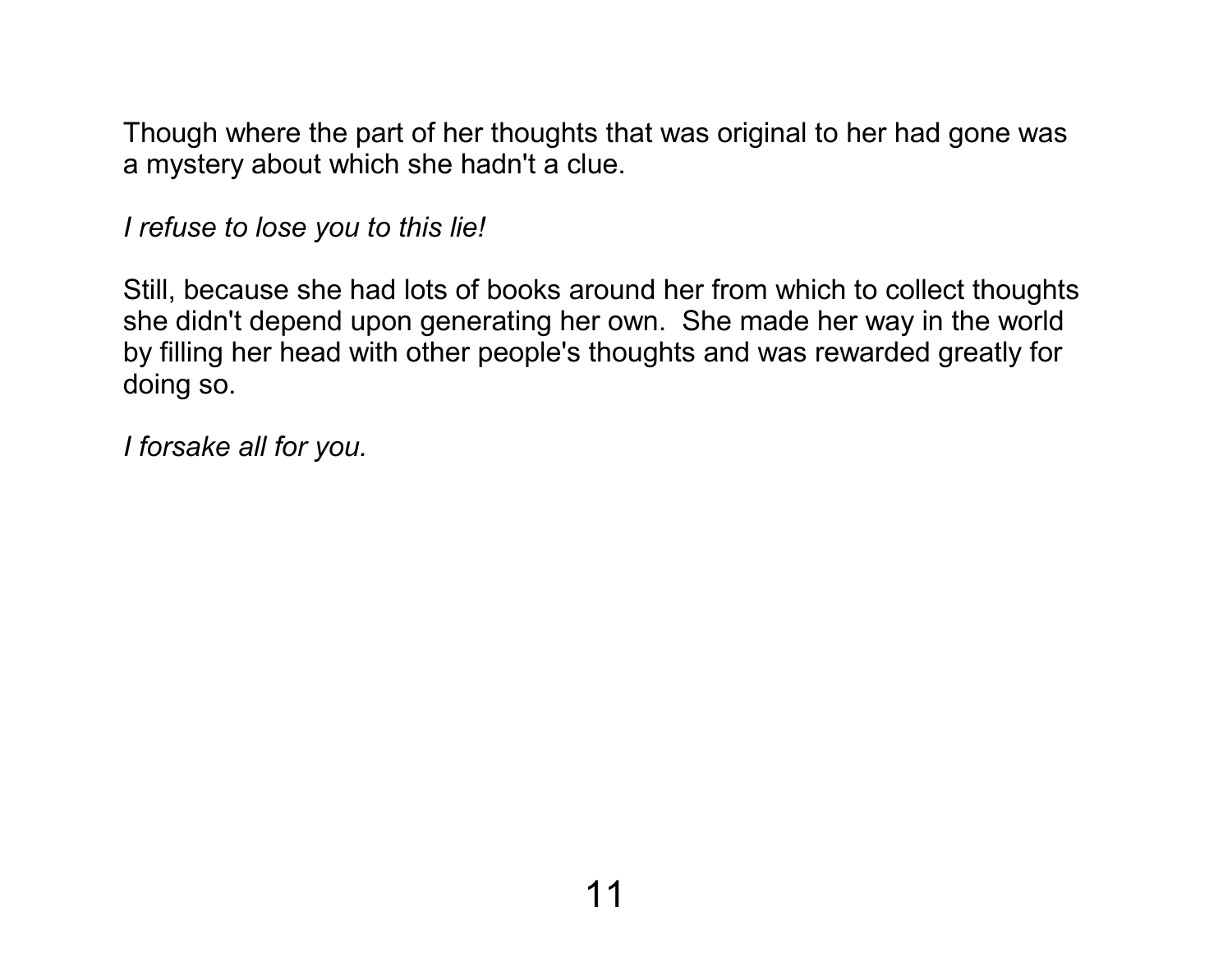